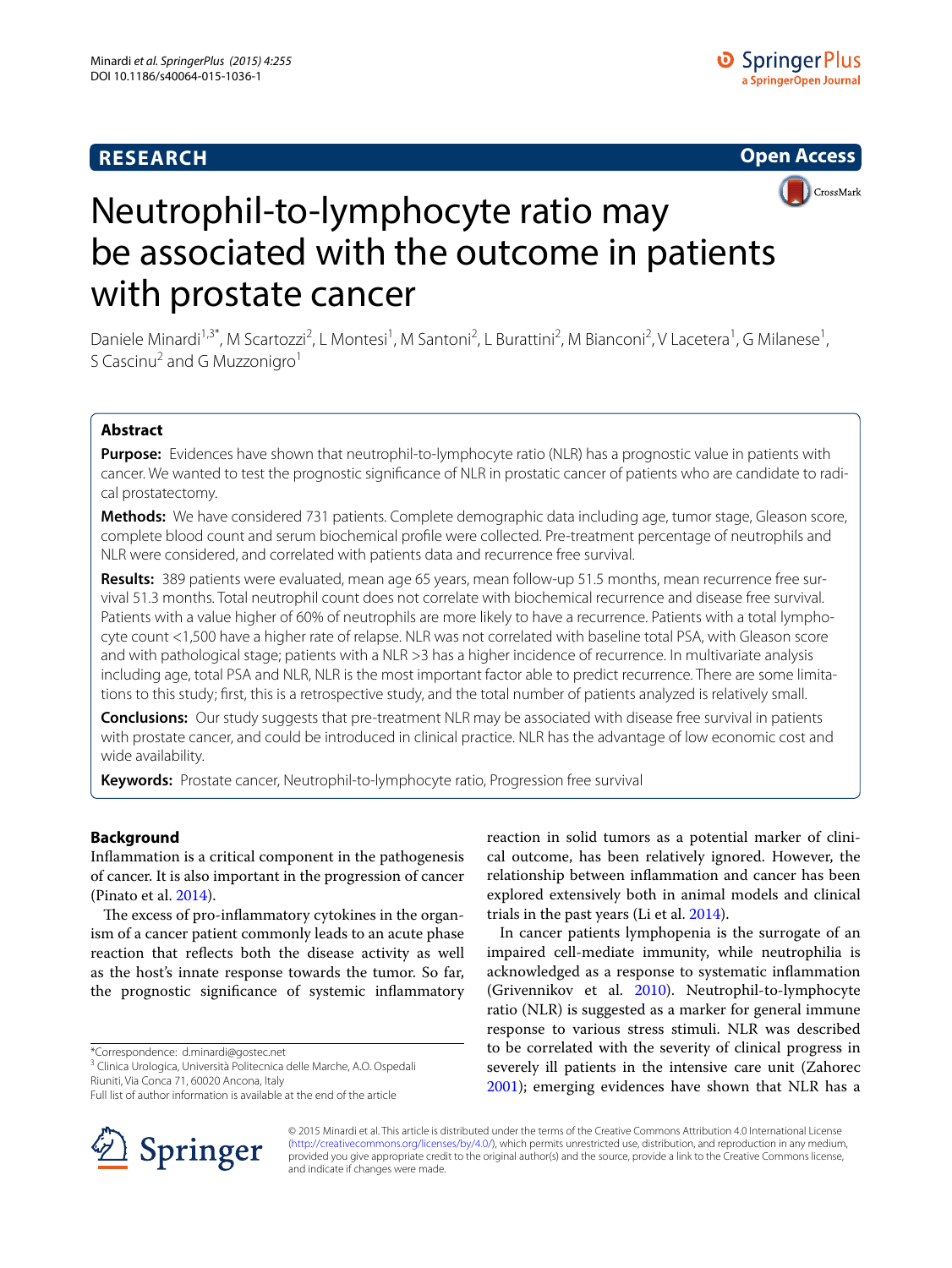prognostic value in patients with solid tumors (McMillan [2009](#page-4-4)); pretreatment high neutrophil count has been reported as a poor prognostic factor for survival in patients with renal cell carcinoma (Négrier et al. [2002](#page-4-5)), metastatic melanoma (Schmidt et al. [2005](#page-4-6)), and advanced non-small-cell lung cancer (Teramukai et al. [2009](#page-4-7)); in addition to be a prognostic score in patients with cancer (Proctor et al. [2011](#page-4-8); Wei et al. [2014](#page-4-9); Rossi et al. [2015](#page-4-10); Pinato et al. [2012](#page-4-11)), NLR was found to be an helpful tool in the prediction of response to treatment (Edge et al. [2010](#page-4-12)).

The aim of this study is therefore to test the prognostic significance of the pre-operative NLR in prostatic cancer of patients who are candidate to radical prostatectomy (RP) and to evaluate whether this parameter provides additional prognostic information to well-established clinic and pathological parameters, in particular predicting the biochemical recurrence and disease free survival.

## **Methods**

We retrospectively analyzed patients that underwent radical prostatectomy registered in a large database. Among 731 patients operated at our Institution between 2005 and 2011 for clinically localized prostate cancer, we considered only patients who did not receive neo-adjuvant therapy or did not undergo adjuvant therapy (both hormones or radiation); also patients with factors that may influence the NLR such as steroids, chronic lymphatic leukemia, infection or other acute events during the month before the NLR measurements were excluded.

All the patients underwent open radical prostatectomy and extended pelvic lymph nodes dissection, including external, internal and obturatory lymph nodes.

Complete demographic data including age, tumor stage, Gleason score at biopsy and at final pathological examination, surgical margin status (positive vs negative) were collected, together with the complete blood count and serum biochemical profile. All the clinic and pathologic data were retrieved from the database.

TNM classification was according to 2010 TNM system (Pinato et al. [2012\)](#page-4-11). The laboratory data, including neutrophil and lymphocyte count, were obtained from before the prostate biopsy and 1 day before surgical intervention.

Neutrophil-to-lymphocyte ratio was calculated by dividing the absolute neutrophil count by the absolute lymphocyte count. Potential factors associated with outcome were evaluated including age, total PSA, Gleason score in the RP specimen, pathological stage, neutrophilia and NLR. Pre-treatment percentage of neutrophils and NLR were considered. The value of NLR that best discriminated between good and poor outcome, which is the most significant *p* value according to the long-rank test, was determined by testing all possible cutoffs.

Follow-up visits after a radical prostatectomy were usually scheduled shortly after surgery, every 3 months for 2 years, then every 6 months up to 5 years, and annually thereafter; follow-up examination included digital rectal examination (DRE) and PSA; radiological investigations (abdominal or thoracic CT and/or RMN and/or PET, Positron Emission Tomography, scan and/or bone scan) were performed in case of rising PSA (Moul [2000](#page-4-13)) or when clinically required; disease recurrence was defined as evidence of measurable disease on imaging, including CT, MR imaging, PET scan, bone scan or ultrasound, and cytological/histological evaluation of suspected lesions.

## **Statistical analysis**

Pearson Chi-square test was used to assess any association between categorical variables. Univariate analysis of the different clinical factors associated with survival was carried out using Kaplan–Meier statistics and log-rank test. Each factor was tested for its independent prognostic value using multivariate analysis according to Cox proportional hazard model using SPSS statistical package version 19 (IBM SPSS Inc., USA).

#### **Ethics statement**

All the patients included in this study had given explicit written consent for their information to be stored in the hospital database and used for research. All clinical investigations were conducted according to the principles expressed in the Declaration of Helsinki. The Institutional Review Board of the Azienda Ospedaliero-Universitaria Ospedali Riuniti of Ancona approved the study design.

### **Results**

Of the 731 patients, 389 patients met the inclusion criteria and were considered for the study purpose and included in the NLR analysis; mean patients age was 65 years (range 42–77), with a mean follow-up time of 51.5 months (range 9–108). Mean recurrence free survival was 51.3 months (range 9–108) (Additional file [1](#page-3-0): Table S1).

We have found a statistically significant correlation (p < 0.01) between Gleason score and biochemical failure.

Median neutrophil count was 3,670  $\mathrm{mm}^3$ , median lymphocyte count was  $1,510$  mm<sup>3</sup> and median NLR was 2.4.

We have considered the total neutrophil count and we have found that it has not a statistically significant correlation with biochemical recurrence and disease free survival. Considering then the percentage of neutrophils in the leukocyte formula, we have observed that a cut-off value of 60% is able to discriminate patients; in fact those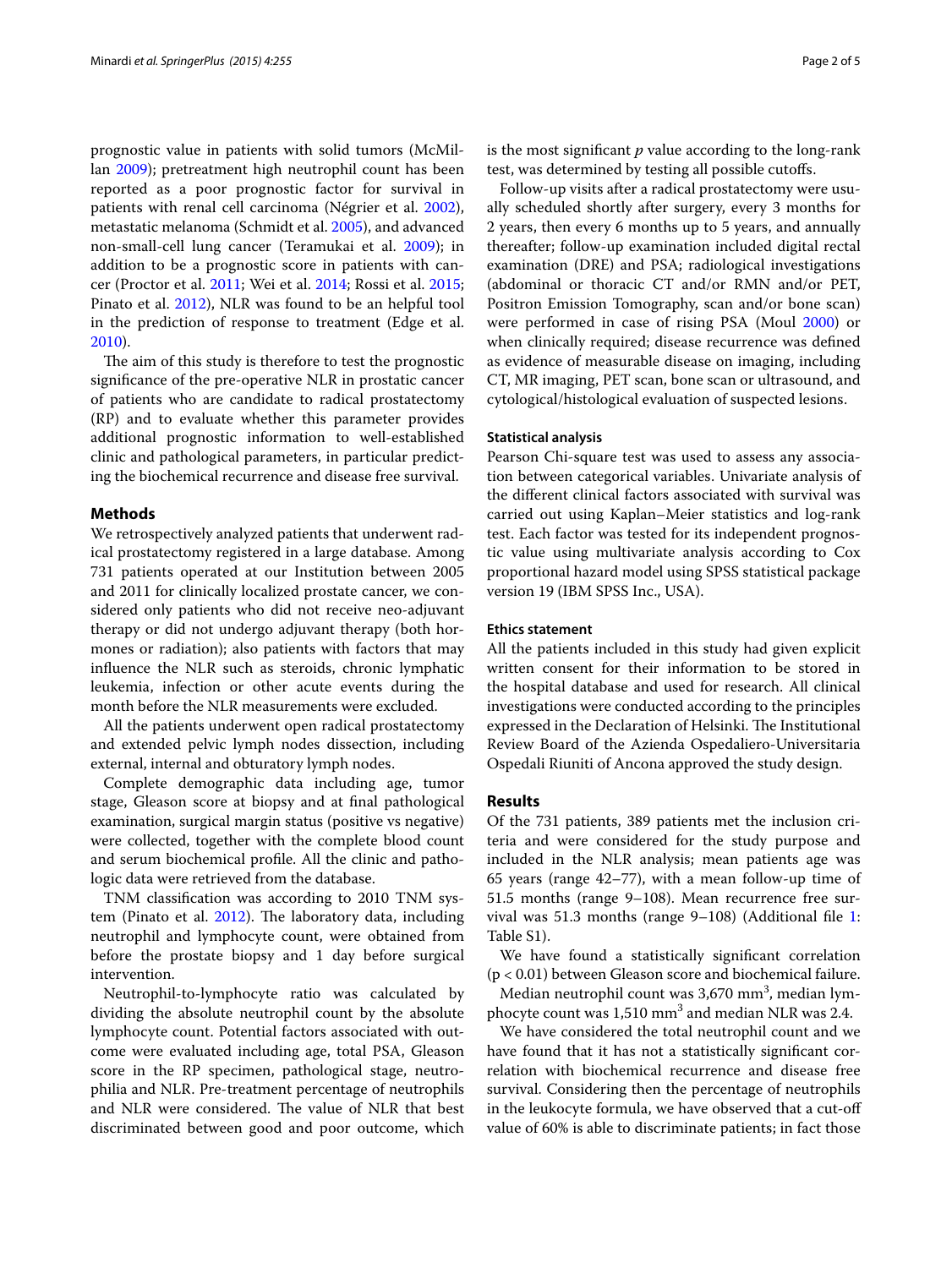having an higher value are more likely to have a recurrence ( $p < 0.05$ ) than those with a lower value (Figure [1](#page-2-0)); by linear regression analysis however this parameter is less powerful than baseline PSA and Gleason score to predict recurrence.

We have then considered total lymphocyte count, and we have found that patients with <1,500 have a higher rate of relapse, compared to those with  $>1,500$  mm<sup>3</sup> (Figure [2](#page-2-1)); we were not able to find a cut-off value of lymphocyte percentage of the leukocyte formula able to predict recurrence.

Finally we have considered NLR ratio; when NLR was analyzed as a dichotomous variable, a cut-point of three provided the strongest prognostic value in our data set, therefore this level was chosen for further studies.

NLR was not correlated with baseline total PSA, with Gleason score and with pathological stage; but we have found that patients with a NLR >3 has a higher incidence of recurrence than patients with a NLR  $<$ 3 (Figure [3](#page-2-2)).

Multivariate analysis was conducted, primarily, on three factors that can be easily collected at the first consultation in the outpatient clinic of patients with prostate cancer: age, total PSA and NLR; NLR is the most important factor able to predict recurrence ( $p < 0.05$ ) (Additional file [2](#page-3-1): Table S2).

In the multivariate analysis, considering total neutrophil and lymphocyte count, NLR, age, total PSA, Gleason grading, stage, and surgical margin status, the latter two parameters resulted to be the most important factor predictive of recurrence (Additional file [3:](#page-3-2) Table S3).

<span id="page-2-0"></span>



<span id="page-2-1"></span>

## <span id="page-2-2"></span>**Discussion**

Prostate cancer is a common malignancy and a leading cause of cancer-related death. Although the long natural history of this disease usually allows several levels of therapeutic intervention, most patients who have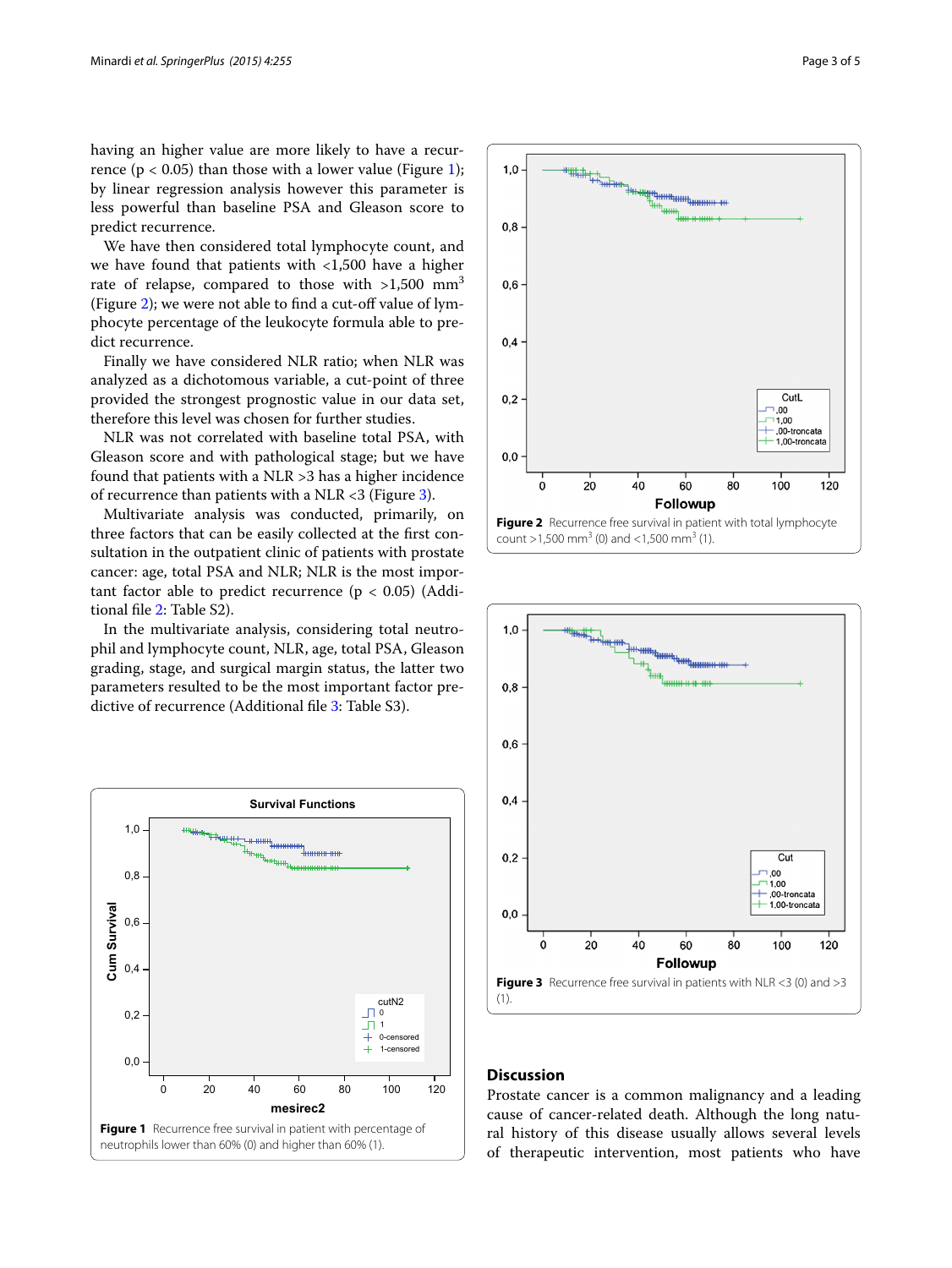recurrent disease following initial definitive treatment (~1/3 of all patients diagnosed) will ultimately develop castrate-resistant disease, the lethal form of the disease.

Active immunotherapy or anti-cancer vaccination are treatment approaches currently investigated, a strategy designed to elicit and/or augment anti-tumor immune responses. Prostate cancer has proven to be particularly sensible to immunotherapeutic intervention, given the possibility of antigen loss variants as a means for tumors to evade immune detection (Olson et al. [2013](#page-4-14)).

There is strong linkage between inflammation and cancer; cancer related inflammation reduces antitumor immunity by recruiting regulatory T cells and activating chemokines, which results in tumor growth and metastasis. The mechanism between cancer, neutrophilia and leukocytosis remains unclear; however, cancer has been shown to produce granulocyte colony-stimulating factors (Feng et al. [2013](#page-4-15)). An enhanced neutrophil response and/ or suppression of lymphocytes leading to a high NLR might promote carcinogenesis and inhibit antitumor immune response. Molecular signaling and inflammatory mediators triggered pathways could promote cancer cell proliferation, angiogenesis and metastasis (Gueron et al. [2012](#page-4-16)). Inflammatory cells have powerful effects on tumor development. Early in the neoplastic process, these cells produce an attractive environment for tumor growth, facilitating genomic instability and promoting angiogenesis; but inflammatory response is anti-tumor (Coussens and Werb [2002\)](#page-4-17).

Nowadays, tumor stage and other clinical parameters such as PSA and Gleason score are used to obtain prognostic information and could be helpful choosing appropriate treatment strategies for patients with prostate cancer. Peripheral blood tests before treatment or at the time of diagnosis may reflect inflammatory conditions within the tumor. NLR calculated from a convenient and cheap test could provide appropriate prognostic information for the patients in the treatment of prostate cancer (Wei et al. [2014](#page-4-9)).

The present study suggests that pre-treatment NLR may be associated with progression free survival in patients with prostate cancer.

Patients with neutrophil percentage higher than 60%, with total lymphocyte count lower than  $1,500$  mm<sup>3</sup> and with NLR higher than three showed a higher incidence of recurrence; these observations, together with age and total PSA, are able to predict recurrence in our patient population. These markers have the advantage of low economic cost and wide availability.

Patients with pre-treatment NLR <3 had a longer progression free survival; our observation suggests that exploring the combined impact of neutrophil and lymphocyte counts may provide prognostic informations.

The association between NLR and outcome is complex and remains to be elucidated. A high NLR reflects both a heightened neutrophil-dependent inflammatory reaction and a decreased lymphocyte mediated anti-tumor immune response, that contribute to aggressive tumor biology, cancer progression and poor prognosis (Keizman et al. [2012;](#page-4-18) Ohno et al. [2010](#page-4-19); An et al. [2010\)](#page-4-20). It has been observed that the neutrophil count alone may not reflect the prognostic informations of a decreased lymphocyte mediated immune response, and a low lymphocyte count alone may not reflect the neutrophil driven tumorigenesis process (18); thus the NLR may reflect the combined prognostic information of these processes, and be a stronger predictor of anti-tumor immune response and patients outcome.

There are some limitations to this study; first, this is a retrospective study, which is susceptible to bias in data selection and analysis; the total number of patients analyzed is relatively small and included patients who were treated by radical prostatectomy. It was not possible to include in this study patients who were not treated by surgery, but by hormones or radiotherapy, because data would have been altered; furthermore, NLR differs among individuals and can be influenced by concurrent infection and drugs.

Despite these limitations, our study suggests that pre-treatment NLR may be associated with disease free survival in patients with prostate cancer, and could be introduced in clinical practice. We have also found that NLR associated with baseline PSA is a strong predictor of recurrence free survival and should be taken into consideration when planning treatment for prostate cancer, in particular adjuvant therapy after RP or more aggressive therapy in patients who are not candidates for surgery. NLR has the advantage of low economic cost and wide availability. The results of our study encourage routinely monitoring of NLR to predict recurrence in prostate cancer patients.

## **Additional files**

<span id="page-3-0"></span>**Additional file 1: Table S1.** Patients characteristics.

<span id="page-3-2"></span><span id="page-3-1"></span>**Additional file 2: Table S2.** Age, total PSA and NLR as predictor of recurrence.

**Additional file 3: Table S3.** Multivariate analysis showing that stage and margin status are the most important factors in predicting recurrence.

#### **Authors' contributions**

M D, S M, S M: conception and design of the study. M L, B L, B M, L V: acquisition of data. M D, M L, M G: statistical analysis. M D, S M, S M: drafting of the manuscript. C S, M G: critical revision of the manuscript for important intellectual content and supervision. All authors read and approved the final manuscript.